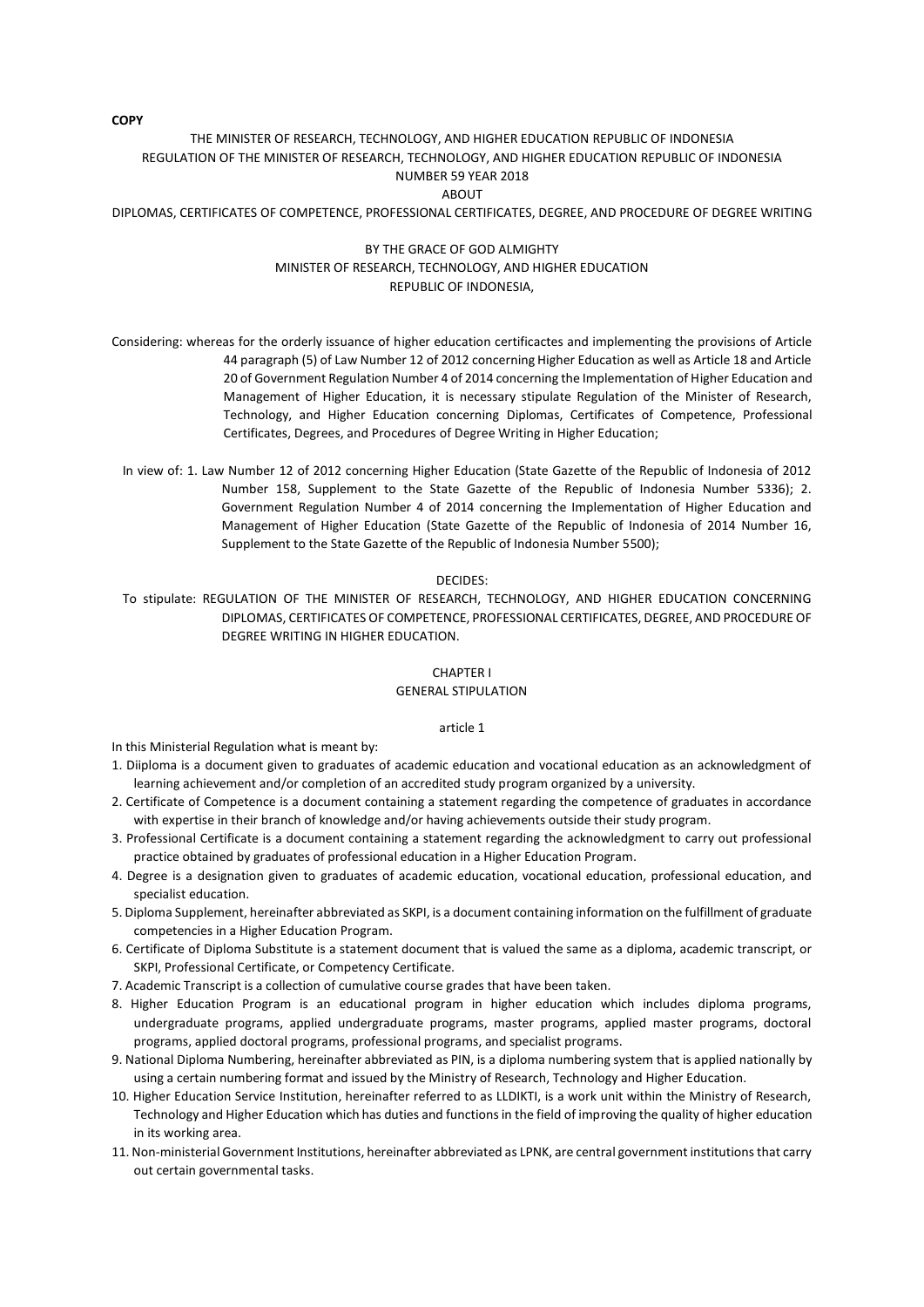12. Ministry is the Ministry of Research, Technology and Higher Education.

- 13. Director General is the Director General of Learning and Student Affairs of the Ministry of Research, Technology and Higher Education.
- 14. Minister is the minister who carries out duties and responsibilities in the field of higher education.

## CHAPTER II

# DIPLOMAS, CERTIFICATES OF COMPETENCE, AND PROFESSIONAL CERTIFICATES

# Part One

#### General Article 2

- 1) Issuance of diplomas aims to provide written evidence regarding student graduation from an academic education and/or vocational education in a Higher Education Program.
- 2) Issuance of Competency Certificates aims to provide written evidence regarding the recognition of competence for the achievements of graduates in accordance with expertise in their branch of knowledge and/or having achievements outside their study program.
- 3) Issuance of Professional Certificates aims to provide written evidence regarding the acknowledgment to carry out professional practice obtained by graduates of professional education in a Higher Education Program.

#### Article 3

Issuance of diplomas, certificates of competence, and professional certificates, based on the following principles:

- a. prudence, namely maintaining the authenticity of diplomas, professional certificates, and certificates of competence, so that they are not easily faked;
- b. accuracy, namely the accuracy of data and information contained in diplomas, certificates of competence, and professional certificates; and
- c. legality, namely in accordance with the provisions of the legislation.

## Article 4

Diplomas, Certificates of Competence, and Professional Certificates have the status as official state documents, which are valid inside and outside the territory of the Unitary State of the Republic of Indonesia.

# Part Two

# Diplomas

# Article 5

(1) Diplomas issued by Higher Education Institutions are accompanied by Academic Transcripts and SKPI.

(2) The diploma as referred to in paragraph (1) contains:

- a. national diploma number;
- b. college logos;
- c. college name;
- d. number of accreditation decisions of higher education institutions and/or study programs;
- e. Higher Education Programs;
- f. name of study program;
- g. the full name of the certificate holder;
- h. place and date of birth of the certificate holder;
- i. student identification number;
- j. the identification number or passport number for foreign students;
- k. Degrees awarded and their abbreviations;
- l. date, month, and year of graduation;
- m. place, date, month, and year of issuance of diploma;
- n. the name and position of the head of the tertiary institution authorized to sign the diploma;
- o. college stamp; and
- p. Certificate owner's photo.
- (3) The National Diploma Number as referred to in paragraph (2) letter a follows the PIN system.

(4) PIN as referred to in paragraph (3) is integrated with the Higher Education Database.

(5) The Higher Education Database as referred to in paragraph (4) is a collection of data on the implementation of higher education for all tertiary institutions that are nationally integrated.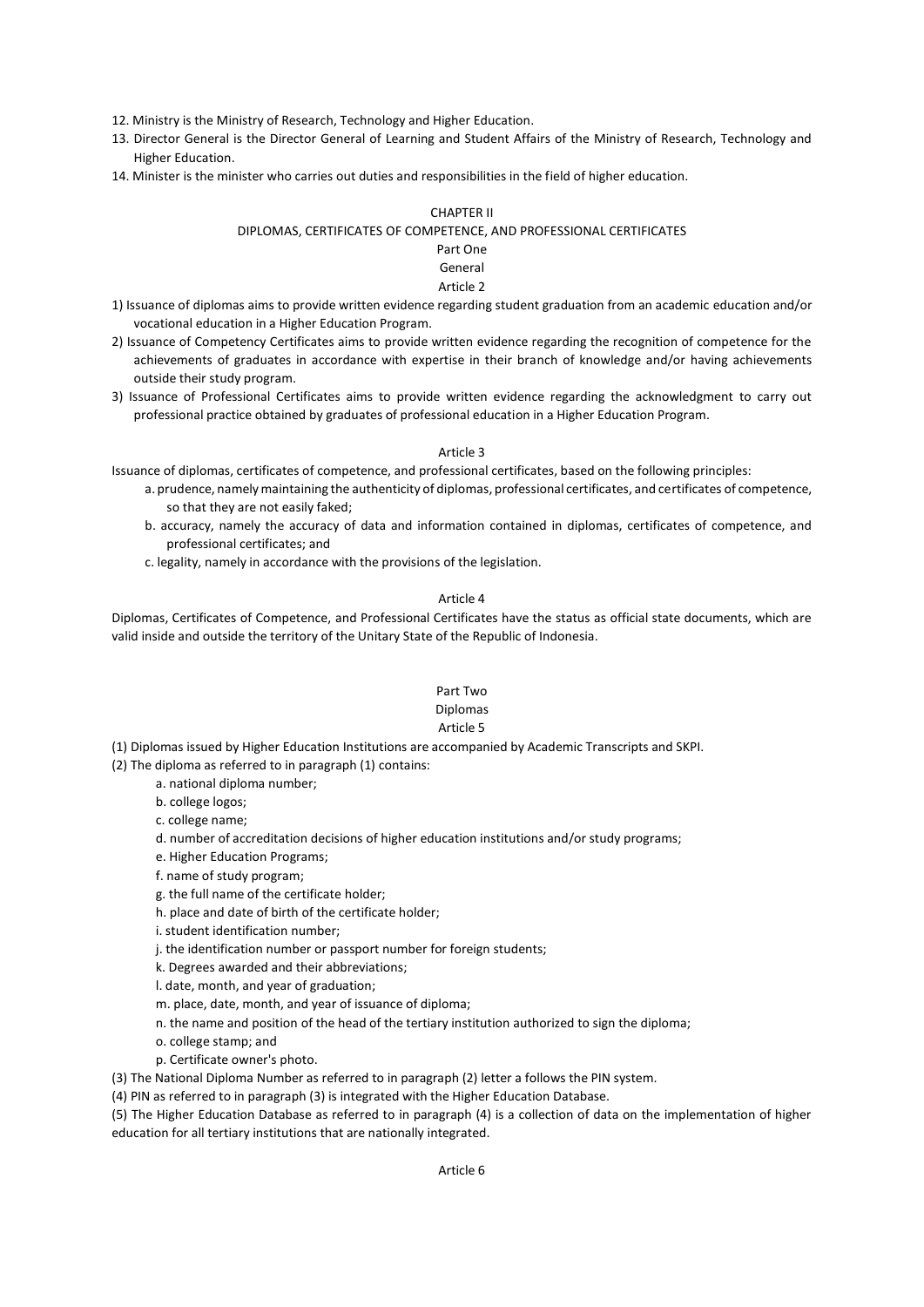(1) The diploma as referred to in Article 5 paragraph (1) is verified through the electronic certificate verification system. (2) Certificate verification as referred to in paragraph (1) shall be valid as ratification.

# Article 7

The PIN system as referred to in Article 5 paragraph (3) and the electronic certificate verification system as referred to in Article 6 shall be determined by the Director General.

## Article 8

The Academic Transcript as referred to in Article 5 paragraph (1) contains:

a. Academic Transcript number;

b. national diploma number;

c. college logos;

d. college name;

e. Higher Education Programs;

f. name of study program;

g. the full name of the owner of the Academic Transcript;

h. place and date of birth of the owner of the Academic Transcript;

i. student identification number;

j. date, month, and year of graduation, if following a Higher Education Program until it is declared graduated;

k. place, date, month, and year of publication of the Academic Transcript;

l. the name and position of the university leader who is authorized to sign the Academic Transcript;

m. college stamp;

n. a list of courses taken and passed, the weight of the semester credit units, and the grades that have been obtained; and

o. achievement index and graduation predicate.

#### Article 9

(1) SKPI as referred to in Article 5 paragraph (1) contains:

a. SKPI number;

b. national diploma number;

c. college logos;

d. college name;

e. accreditation status;

f. name of study program;

g. full name of SKPI owner;

h. place and date of birth of the owner of the SKPI;

i. student identification number;

j. date, month, year of entry, and graduation;

k. Degrees awarded and their abbreviations;

l. type of education (academic, vocational, or professional);

m. Higher Education Programs;

n. learning outcomes of study program graduates according to graduate competencies in a narrative manner;

o. ranking of work competencies according to the Indonesian National Qualifications Framework;

p. language of instruction;

q. scoring system; and

r. type and level of further education.

(2) SKPI as referred to in paragraph (1) may contain additional information on student academic achievements, including student achievements in co-curricular, extra-curricular, or non-formal education.

#### Article 10

Diplomas, academic transcripts, or SKPI are written in Indonesian and can be translated into English in accordance with the provisions of the legislation.

## Article 11

(1) The signing of the diploma is carried out by:

a. rectors and deans of faculties for universities and institutes;

b. the head and head of the study program management unit for high schools;

c. director and leader of the study program management unit for academies and polytechnics; and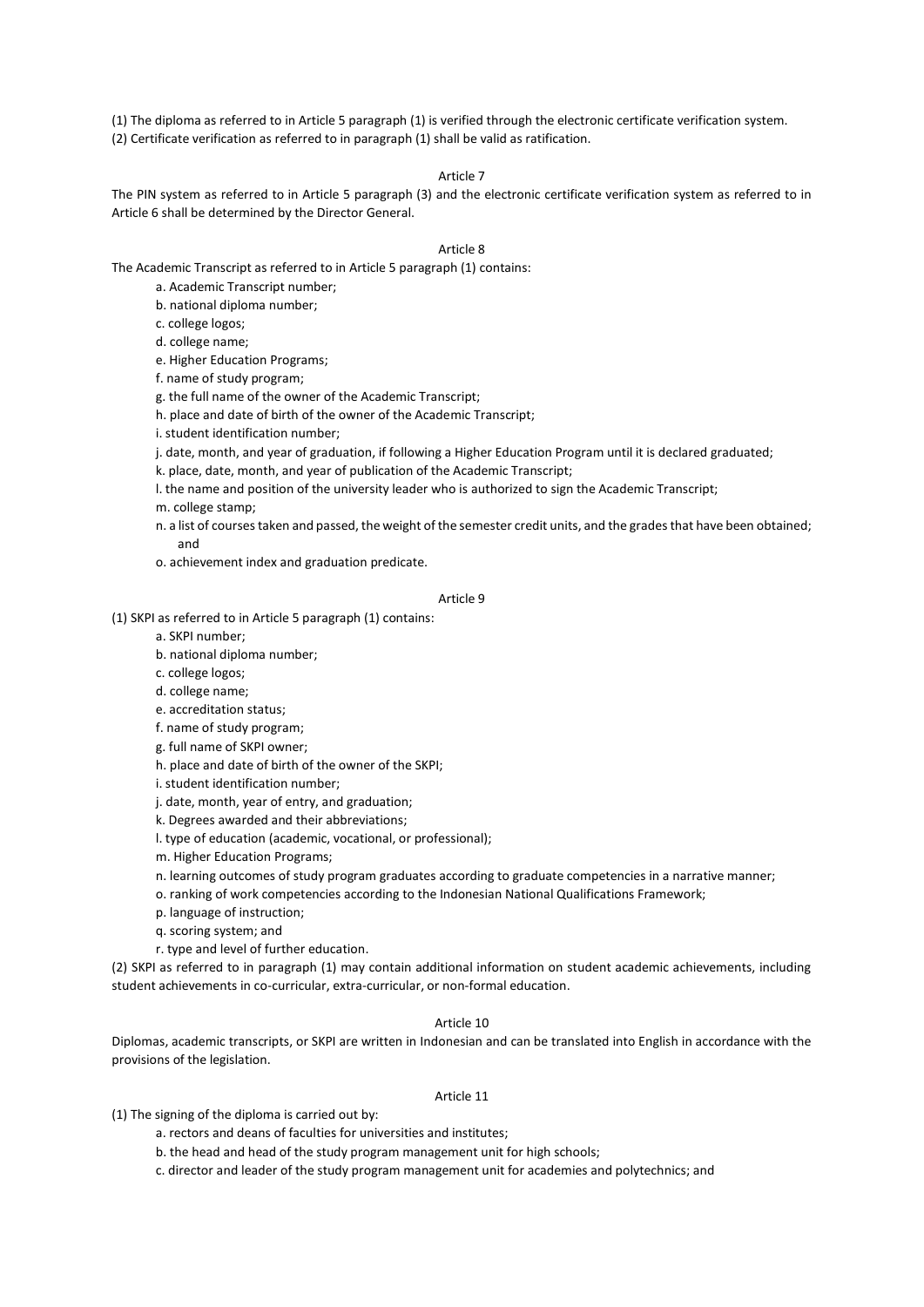d. director for the community academy.

(2) The signing of the Academic Transcript and SKPI is carried out by:

a. dean or assistant/deputy dean for academic affairs for universities and institutes;

b. leader of the study program management unit for high schools and high school academies and polytechnics; and c. director for the community academy.

(3) In addition to signing the diploma as referred to in paragraph (1), the acting rector, acting dean of the faculty, acting chairperson, or acting director at a university can sign the diploma.

(4) In addition to signing the Academic Transcript and SKPI as referred to in paragraph (2), the executor of the duties of the dean or the executor of the assistant/deputy dean of academic affairs, the executor of the task of the leader of the study program management unit, the acting director of the community academy may sign the Academic Transcript and SKPI .

## Part Three

## Certificate of Competence

#### Article 12

(1) Competency Certificates issued by tertiary institutions in collaboration with:

a. professional organizations;

b. training institutes; or

c. accredited certification body.

(2) The Competency Certificate as referred to in paragraph (1) is an acknowledgment of competence for the achievements of graduates in accordance with expertise in their branch of knowledge and/or having achievements outside their study program.

(3) The Competency Certificate as referred to in paragraph (1) contains:

- a. Competency Certificate number;
- b. the university logo and the name of the relevant professional organization, training institution, or certification body;
- c. name of study program;
- d. the name of the university and the name of the relevant professional organization, training institution, or certification body;
- e. the full name of the Competency Certificate holder;
- f. place and date of birth of the Competency Certificate holder;
- g. date, month, and year of passing the competency test;
- h. testing system; and
- i. Competency areas of graduates of Competency Certificate owners are listed on the back page of the Competency Certificate.

(4) Provisions regarding the Issuance of Competency Certificates shall be stipulated by the Director General.

# Article 13

The Certificate of Competence is written in Indonesian and English in accordance with the provisions of the legislation.

# Part Four Professional Certificate

# Article 14

(1) Professional certificates are issued by joint universities:

- a. Ministry;
- b. other ministries;
- c. LPNK;
- d. professional organizations that are responsible for the quality of professional services; and/or
- e. other bodies in accordance with the provisions of the legislation.

(2) The Professional Certificate as referred to in paragraph (1) is a document of acknowledgment to carry out professional practice obtained by graduates of professional education in a Higher Education Program after passing the competency test. (3) The Professional Certificate as referred to in paragraph (1) contains:

- a. Professional Certificate number;
- b. logos of universities, other ministries, LPNKs, and/or professional organizations that are responsible for the quality of professional services, and/or other bodies in accordance with the provisions of laws and regulations;
- c. names of universities, other ministries, LPNKs, professional organizations responsible for the quality of professional services, and/or other bodies in accordance with the provisions of laws and regulations;
- d. name of study program;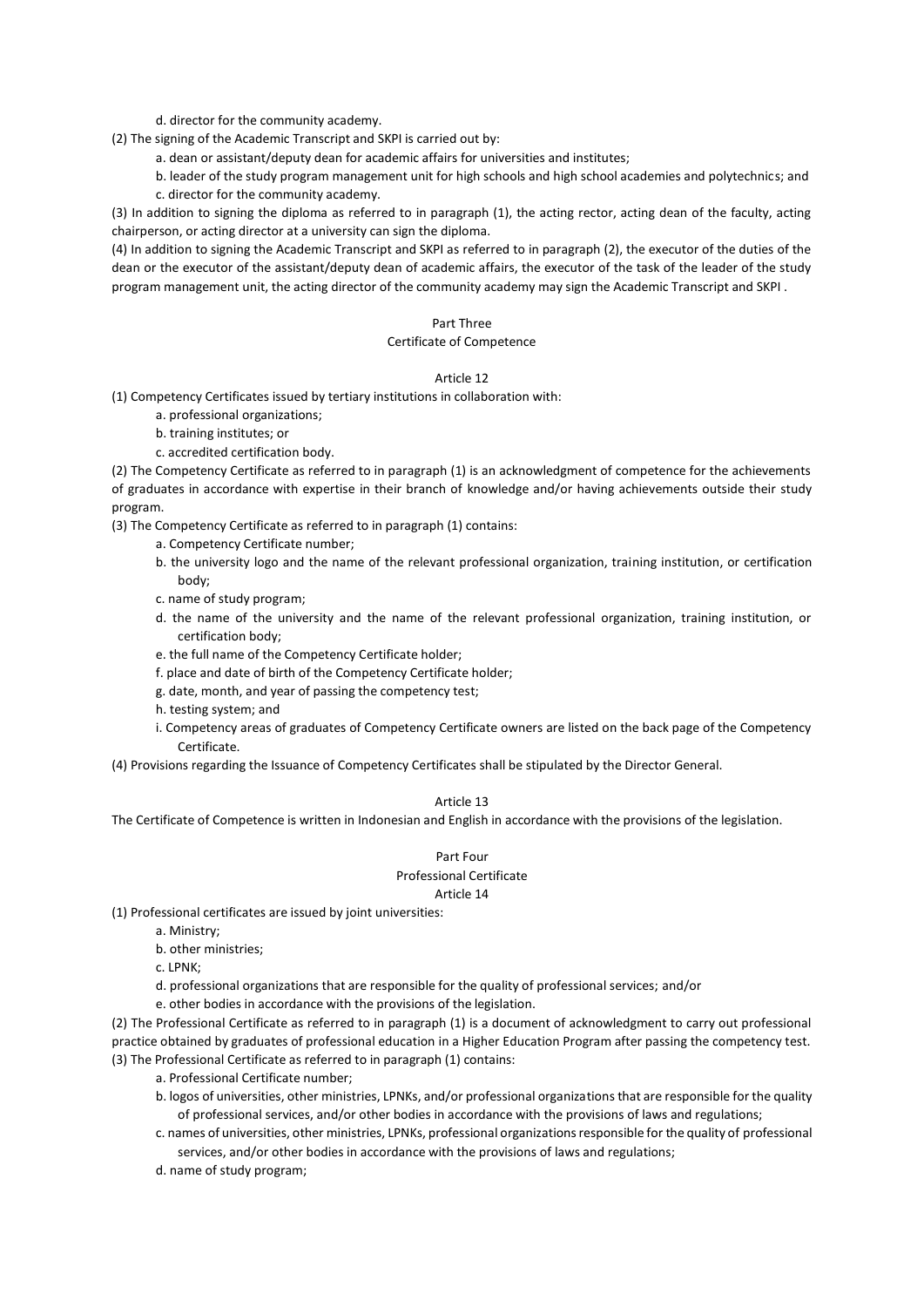e. study program permit;

f. the full name of the holder of the Professional Certificate;

g. place and date of birth of the holder of the Professional Certificate;

- h. date, month, and year of passing the competency test;
- i. Professional titles and their abbreviations;

j. type of professional education;

- k. professional or specialist education programs; and
- l. competency areas for graduates of Professional Certificates are listed on the back page of the Professional Certificate.

(4) A description of the competence of graduates holding Professional Certificates shall be determined by the tertiary institution together with the Ministry, other ministries, LPNK, professional organizations responsible for the quality of professional services, and/or other bodies in accordance with the provisions of laws and regulations.

(5) Competencies of graduates of Professional Certificates are listed on the back page of Professional Certificates.

(6) Provisions regarding the issuance of Professional Certificates are regulated in the guidelines stipulated by the Director General.

#### Article 15

The Professional Certificate is written in Indonesian and can be translated into English in accordance with the provisions of the legislation.

## Part Five

Certificate of Diploma Substitute, Academic Transcript, Diploma Supplement, Certificate of Competence or Professional Certificate

#### Article 16

(1) In the event that the diploma, academic transcript, SKPI, Professional Certificate, or Competency Certificate are damaged, lost, or destroyed as evidenced by a written statement from the police, the university may issue a replacement certificate at the request of the owner of the diploma, academic transcript, SKPI, Certificate of Competence, or Certificate of Profession. (2) The Substitute Certificate as referred to in paragraph (1) is a statement document that is considered equal to a diploma, academic transcript, SKPI, Competency Certificate, or Professional Certificate.

(3) Issuance of a replacement certificate as referred to in paragraph (1) must be based on the certificate archive, academic transcript archive, SKPI archive, professional certificate archive, or competency certificate archive in higher education. (4) Substitute Certificate containing:

- a. a statement that the diploma, academic transcript, SKPI, Professional Certificate, or Competency Certificate are damaged, lost, or destroyed as evidenced by the inclusion of the number and date of a written statement from the police; and
- b. information on the contents of Diplomas, Academic Transcripts, SKPIs, Certificates of Competence, or Professional Certificates as referred to in Article 5 paragraph (2), Article 8, Article 9, Article 12 paragraph (3), or Article 14 paragraph (3).

(5) Certificate in lieu of diploma, academic transcript, SKPI, Certificate of Competence, or Certificate of Profession written in Indonesian and can be translated into English in accordance with the provisions of the legislation.

#### Article 17

(1) In the event that the tertiary institution issuing diplomas, academic transcripts, SKPI, Competency Certificates, or Professional Certificates is no longer operational or closed, a Substitute Certificate shall be issued by LLDIKTI.

(2) In the event that the university issuing the diploma, academic transcript, SKPI, Competency Certificate, or Professional Certificate has changed, a replacement certificate is issued by the university resulting from the change.

(3) In the event that the tertiary institution organized by another ministry/LPNK is no longer operating or closed, a Replacement Certificate shall be issued by the other ministry/LPNK concerned.

(4) Issuance of a replacement certificate as referred to in paragraph (1), paragraph (2), and paragraph (3) must at least be based on a copy and/or photocopy of diploma, academic transcript, or SKPI, professional certificate, or competency certificate issued damaged, lost, or destroyed.

#### Part Six

Validation of photocopies of diplomas, academic transcripts, diploma supplement, certificates of competence, professional certificates and/or certificates of diploma substitute.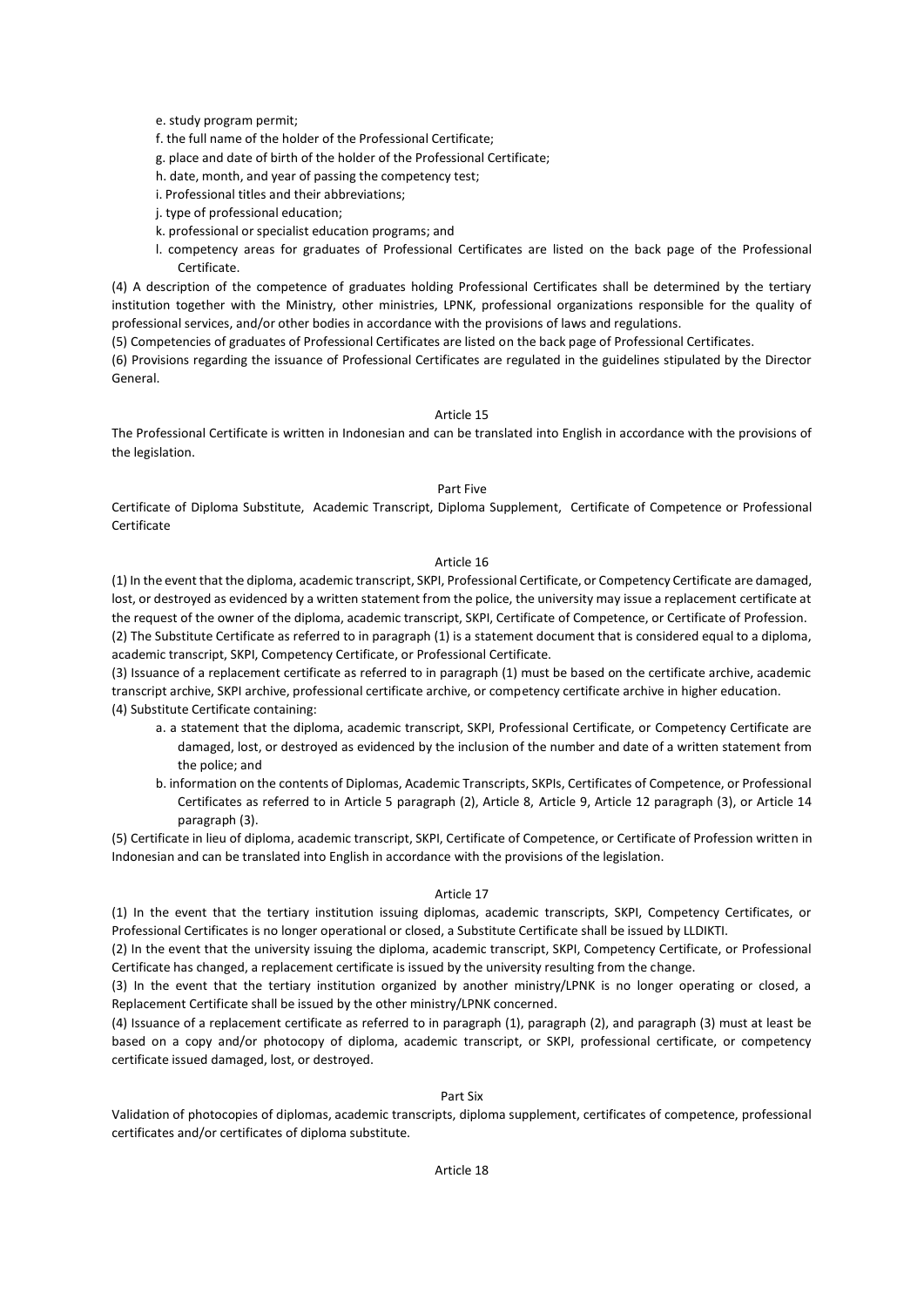(1) Validation of photocopies of diplomas, academic transcripts, SKPI, Professional Certificates, Competency Certificates, or Substitute Certificates shall be carried out by the issuing tertiary institution.

(2) Ratification of photocopies of documents as referred to in paragraph (1) issued:

- a. universities and institutes are conducted by the assistant/deputy dean for academic affairs;
- b. high school is carried out by the assistant/deputy head of the academic field;
- c. Polytechnics, academies, and community academies are carried out by assistants/deputy directors of academic affairs.

(3) In the event that there is a need to fulfill certain conditions stipulated by foreign governments, the ratification of photocopies of documents as referred to in paragraph (1) shall be carried out by the Director General or an appointed official.

#### Article 19

(1) In the event that the issuing university of diploma, academic transcript, or SKPI is no longer operating or closed, the ratification of photocopies of documents is carried out by LLDIKTI.

(2) In the event that the university issuing the diploma, academic transcript, or SKPI has changed, the ratification of the photocopy of the document is carried out by the leader of the college resulting from the change.

(3) In the event that tertiary institutions organized by other ministries/LPNK are no longer operating or closed, the ratification of photocopies of documents is carried out by other ministries/related LPNKs.

(4) Validation of photocopies of documents as referred to in paragraph (1), paragraph (2), and paragraph (3) must at least be based on archives, copies, or photocopies of diplomas, academic transcripts, SKPI, Professional Certificates, Certificates of Competence, and/or or Substitute Certificate.

(5) The LLDIKTI leader as referred to in paragraph (1) may delegate his authority to other officials under him.

(6) Further provisions regarding the ratification of photocopies of documents as referred to in paragraph (3) shall be regulated by the relevant ministerial regulations/LPNK regulations.

#### CHAPTER III

#### DEGREE AND PROCEDURE OF DEGREE WRITING

#### Article 20

Degrees and procedures for writing Degrees for graduates of academic education, vocational education, professional education, and specialist education consist of:

- a. pratama expert, written behind the name of the graduate of the diploma program, by including the letters "A.P." and followed by the initials of the tree in the science and technology cluster or the initials of the name of the study program;
- b. young expert, written after the name of the graduate of the diploma program, with the letters "A.M." and followed by the initials of the tree in the science and technology cluster or the initials of the name of the study program;
- c. madya expert, written after the name of the graduate of the third diploma program, with the letters "A.Md." and followed by the initials of the tree in the science and technology cluster or the initials of the name of the study program;
- d. bachelor degree, written behind the name of the graduate of the undergraduate program by including the letter "S." and followed by the initials of the tree in the science and technology cluster or the initials of the name of the study program;
- e. applied undergraduate, written behind the name of the graduate of the fourth diploma program by including the letters "S.Tr." and followed by the initials of the tree in the science and technology cluster or the initials of the name of the study program;
- f. master, written after the name of the graduate of the master's program, by including the letter "M." and followed by the initials of the tree in the science and technology cluster or the initials of the name of the study program;
- g. applied master, written after the name of the graduate of the applied master's program, with the letters "M.Tr." and followed by the initials of the tree in the science and technology cluster or the initials of the name of the study program;
- h. doctorate, written in front of the name of the graduate of the doctoral program, with the letters "Dr.";
- i. applied doctorate, written in front of the name of the graduate of the applied doctoral program, with the letters "Dr.Tr.";
- j. Degrees for specialist education graduates are written after the name of the person entitled to include the letter "Sp." followed by the initials of the tree in the science and technology clump or the initials of the name of the study program; and
- k. Degrees for graduates of professional education are written in front or behind the name of the person entitled to include the initials of the designation in accordance with the provisions of the legislation.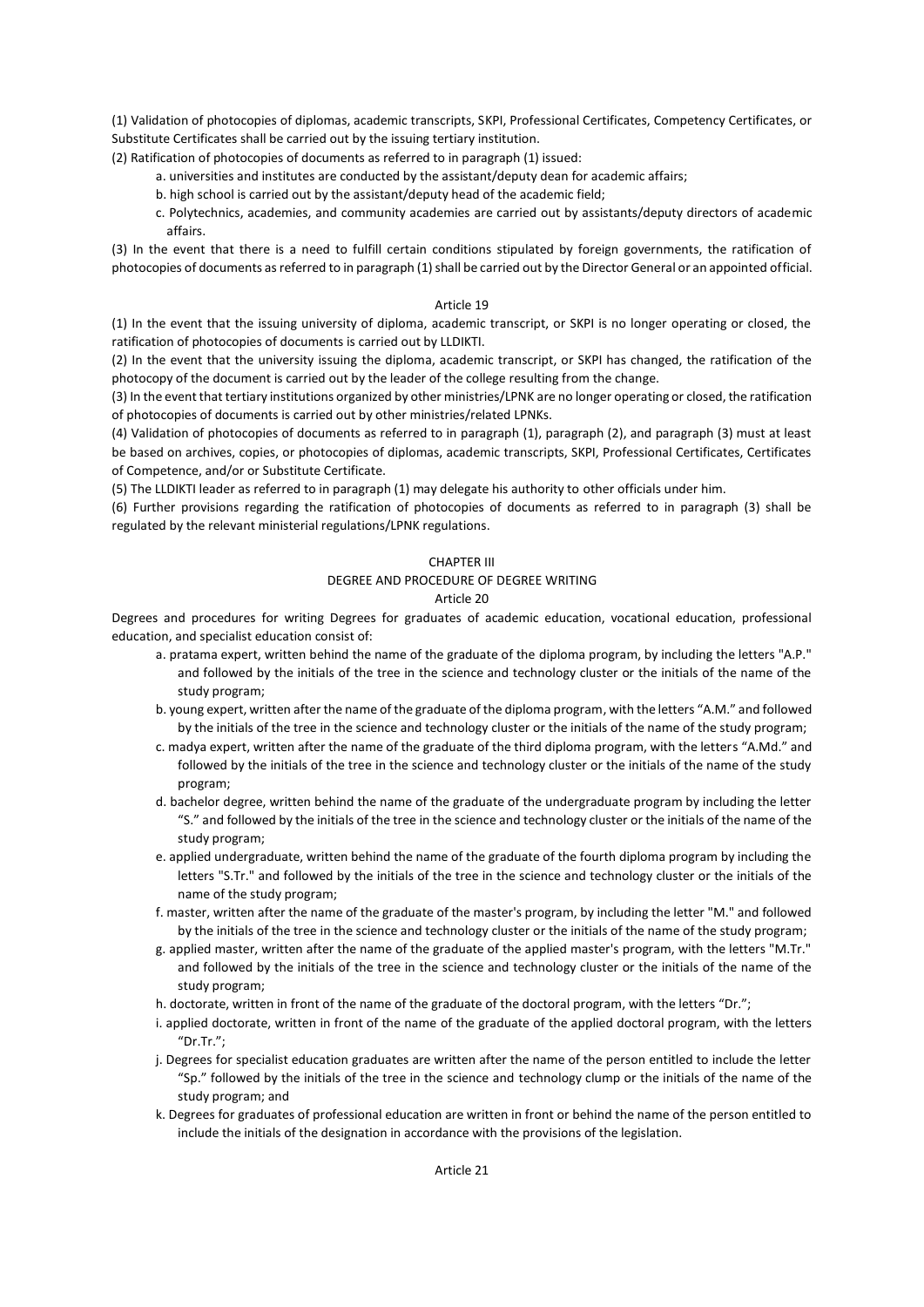(1) A degree is given to a student who has completed all the requirements imposed in participating in a study program and is declared to have passed.

(2) The degree as referred to in paragraph (1) obtained from tertiary institutions in Indonesia must use the Indonesian language.

# Article 22

(1) Academic degrees, vocational degrees, and professional degrees are declared invalid and revoked by the Minister if issued by:

- a. tertiary institutions and/or study programs that are not accredited; and/or
- b. individuals, organizations, or higher education providers who without the right to issue academic degrees, vocational degrees, and professional degrees.

(2) Academic degrees, vocational degrees, or professional degrees are declared invalid and revoked by the university if the scientific work used to obtain academic degrees, vocational degrees, or professional degrees is proven to be the result of plagiarism or plagiarism.